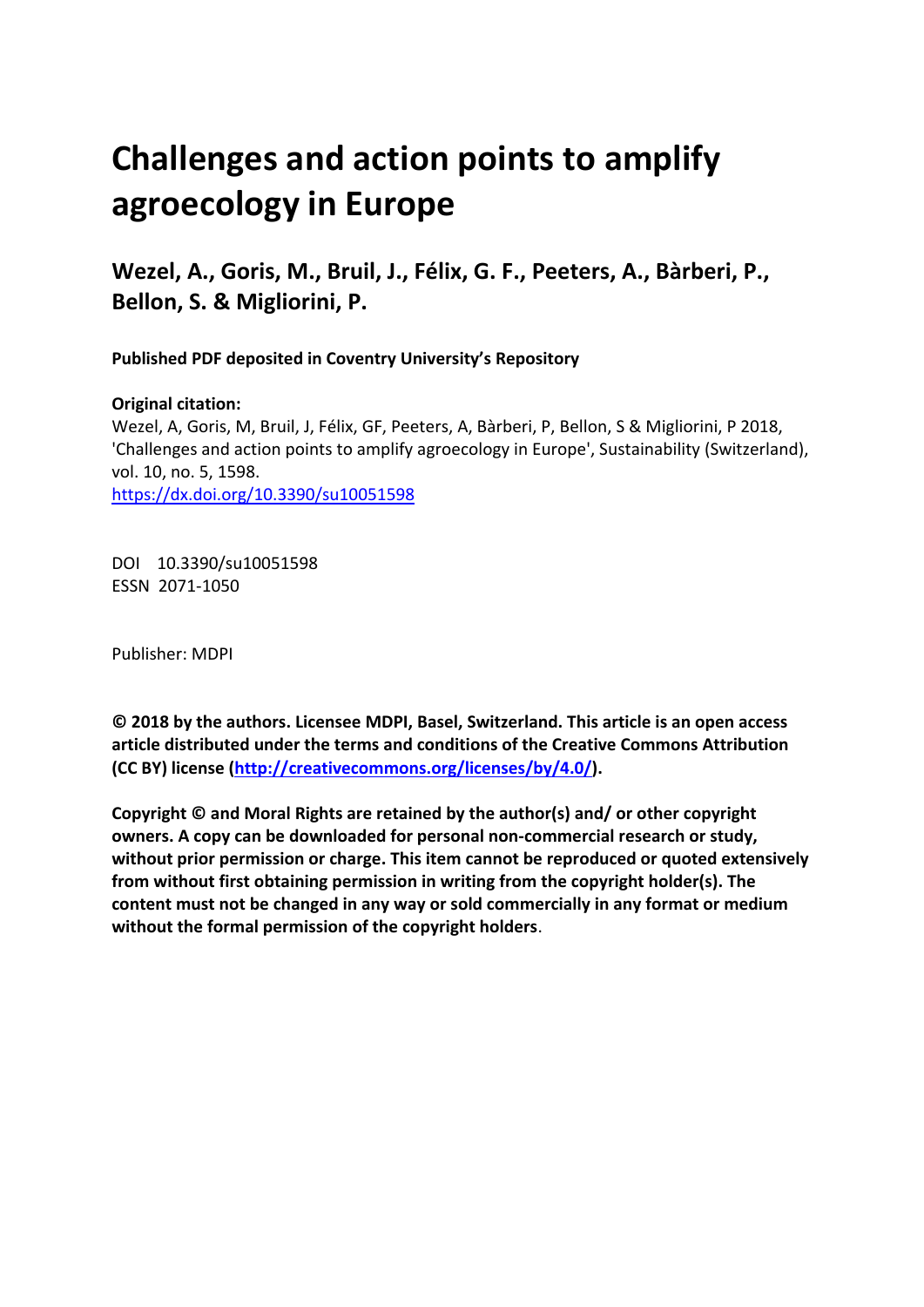



# *Article* **Challenges and Action Points to Amplify Agroecology in Europe**

**Alexander Wezel 1,\* [ID](https://orcid.org/0000-0001-5088-5087) , Margriet Goris <sup>2</sup> , Janneke Bruil <sup>2</sup> , Georges F. Félix <sup>2</sup> [ID](https://orcid.org/0000-0001-7342-6545) , Alain Peeters <sup>3</sup> , Paolo Bàrberi <sup>4</sup> [ID](https://orcid.org/0000-0003-1266-7024) , Stéphane Bellon <sup>5</sup> and Paola Migliorini <sup>6</sup> [ID](https://orcid.org/0000-0002-8573-0381)**

- <sup>1</sup> Department of Agroecology and Environment, ISARA, 23 rue Jean Baldassini, 69364 Lyon, France<br><sup>2</sup> Cultivatel, Schuurboven 29, 6721 SM Bennekom. The Netherlands: cocreation@live pl (M.G.)
- <sup>2</sup> Cultivate!, Schuurhoven 29, 6721 SM Bennekom, The Netherlands; cocreation@live.nl (M.G.); jannekeb@dds.nl (J.B.); mr.georgesfelix@gmail.com (G.F.F.)
- <sup>3</sup> RHEA Research Centre, Rue Warichet 4 Box 202, 1435 Corbais, Belgium; alain.peeters.rhea@gmail.com
- 4 Institute of Life Sciences, Scuola Superiore Sant'Anna, Piazza Martiri della Liberta 33, 56127 Pisa PI, Italy; paolo.barberi@santannapisa.it
- <sup>5</sup> Ecodéveloppement, INRA, 84914 Avignon, France; stephane.bellon@inra.fr<br><sup>6</sup> Ilpiyersity of Cestronomic Sciences, Biagga Vittoria Emanuele, 0, 12060 Poli
- <sup>6</sup> University of Gastronomic Sciences, Piazza Vittorio Emanuele, 9, 12060 Pollenzo, Bra CN, Italy; p.migliorini@unisg.it
- **\*** Correspondence: awezel@isara.fr

Received: 14 April 2018; Accepted: 10 May 2018; Published: 16 May 2018



**Abstract:** Agriculture in Europe results in the production of food for both the European population and for the export sector. Significant environmental and social problems have emerged with the intensification of European agriculture. These include the loss of biodiversity, the contamination of soils, water, and food with pesticides, and the eutrophication of water bodies. Industrialized agricultural and food systems are also a major contributing factor in the decline of farm numbers, and the high use of antibiotics has led to serious human health problems. In this respect, agroecology can provide insights into important pathways and guide the design, development, and promotion of the transition towards sustainable farming and food systems. An analysis of the major challenges for the amplification of agroecology in Europe was carried out by 310 stakeholders in a World Café exercise and 23 sessions and workshops during the Agroecology Europe Forum 2017. The different challenges that were identified can be grouped into seven categories: (1) definition and concepts; (2) education, training, and knowledge sharing; (3) research approach and funding; (4) policies; (5) productivity and practices; (5) food systems and consumer awareness; and (6) co-optation. To address these challenges, the following key actions are recommended: (1) to develop a common understanding of agroecology; (2) to enhance education in agroecology and knowledge exchange; (3) to invest in agroecological research; (4) to develop policies enhancing agroecology; (5) to support new and existing agroecological practices; (6) to transform food systems; and (7) to strengthen communication and alliances. In this paper we present and discuss these recommendations for pathways and actions to develop sustainable agro-food systems in Europe through agroecology.

**Keywords:** actor networks; biodiversity-based farming; EU agricultural policy; food systems; participatory research; social movements; sustainable agriculture

#### **1. Introduction**

While Europe produces part of the food for its population, it has also become a major importer of soybean, vegetables and fruits, using large areas of agricultural land outside the continent. Europe also exports different food commodities such as milk and powder milk, poultry, pork, cereals, and high added-value foods and beverages [\[1\]](#page-10-0). This export (and European consumption) of milk, poultry, and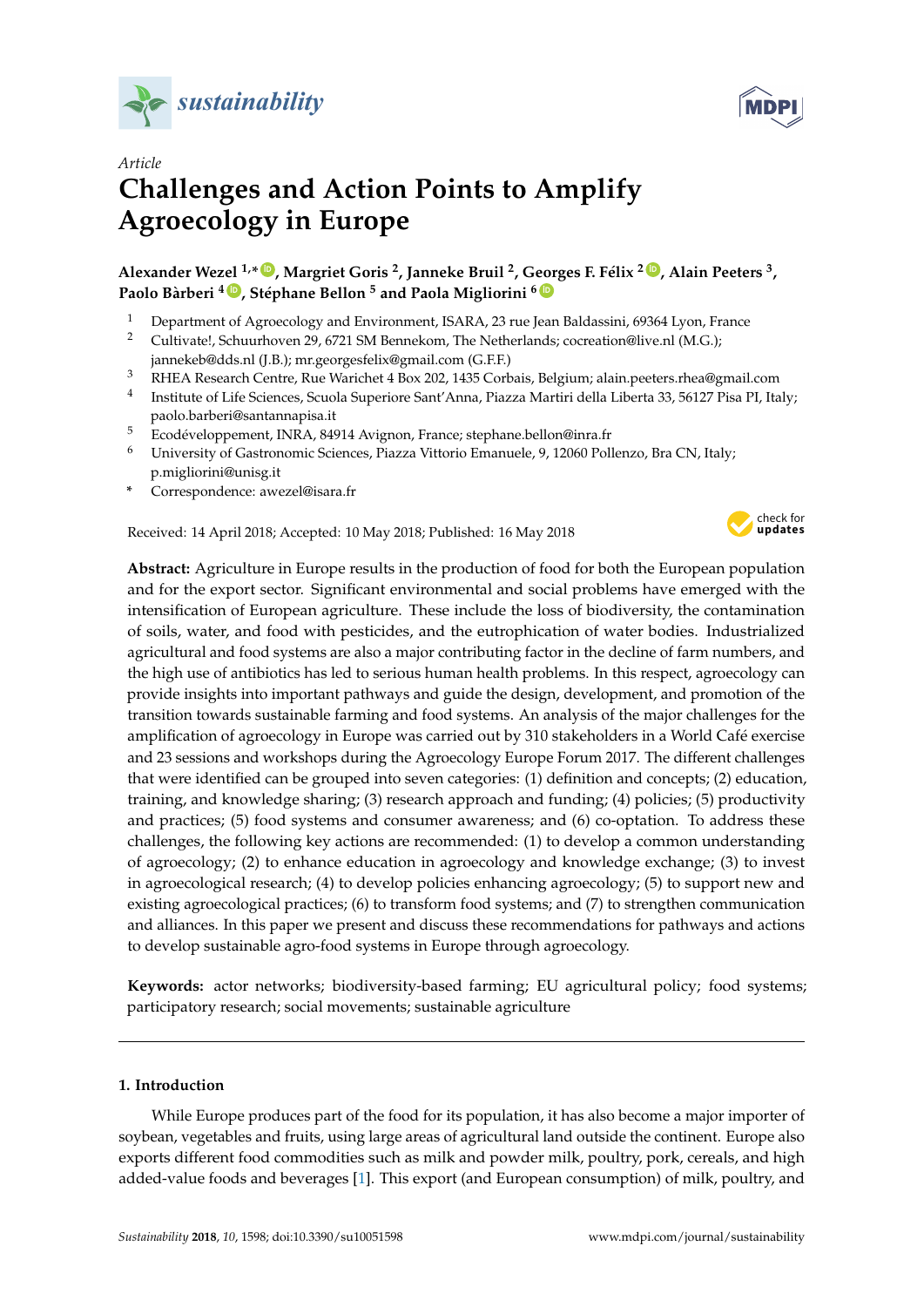pork depends on the import of soybean for protein-rich livestock feed [\[2\]](#page-10-1). With the intensification of agriculture in the past five decades, yields have significantly increased. Meanwhile, environmental problems have emerged, such as the loss of biodiversity and natural habitats, pesticide contamination of soils, water, and food, and eutrophication of water bodies. Ongoing biodiversity loss in many countries in Europe, which to a large degree can be related to agriculture, includes habitat, pollinator, insect, and bird population loss [\[3–](#page-10-2)[7\]](#page-10-3). Across the European Union (EU), more than three-quarters of wildlife habitat assessments indicate an unfavourable conservation status as a significant proportion of wildlife habitat continues to deteriorate [\[3\]](#page-10-2). This includes also habitats in agricultural landscapes. For species assessments, 60% of EU-level assessments indicate an unfavourable status for non-bird species [\[3\]](#page-10-2). More specifically for birds, the status of 15% of wild bird species is near-threatened, declining, or depleted, and another 17% are threatened [\[3\]](#page-10-2). Rare birds are not the only ones decreasing, as the decline in common and widespread species is also dramatic [\[8\]](#page-10-4), and a downward trend for farmland birds is also shown [\[4\]](#page-10-5). Considering that two-thirds of European endangered or vulnerable bird species live exclusively in agroecosystems [\[9\]](#page-10-6), sustainable agricultural management is of paramount importance to prevent their complete extinction [\[3](#page-10-2)[,4\]](#page-10-5). The same challenges apply for pollinators. De Palma and colleagues [\[6\]](#page-10-7) showed that half of all EU27 countries had lost over 10% of their average local bee species diversity and two-thirds of countries had lost over 5% of their average local functional and phylogenetic bee diversity. In pasture and higher-intensity cropland, diversity measures were generally lower than in semi-natural/natural vegetation. Agricultural practices, e.g., exposure to neonicotinoids, are associated with higher rates of bee population extinction [\[10\]](#page-10-8).

Since the 1970s, a major issue has been the increasing degradation of water quality due to increasing nitrate and pesticide concentrations [\[11,](#page-10-9)[12\]](#page-10-10). In particular, high nitrate contamination of groundwater resources was ascertained [\[13\]](#page-10-11). In many regions of Europe and in nearly all member states, nitrate concentrations of surface and underground water are still very high [\[2](#page-10-1)[,14\]](#page-11-0) even though the implementation of the Nitrates Directive (adopted in 1991) has led to some improvements. Eutrophication of the Baltic Sea, mainly due to intensive agriculture practices, is particularly problematic. The ecological status of water bodies is reported as critical [\[2\]](#page-10-1). In only one-third of all member states can over 50% of all natural surface water bodies be considered of good or high ecological quality.

Misuse of antibiotics in the animal husbandry sector is a serious issue in Europe, leading to the spread of antimicrobial resistance, with dangerous side-effects for human health [\[15\]](#page-11-1). Already more than a decade ago Roep and others [\[16\]](#page-11-2) pointed out the risk of disconnecting agriculture from its ecological environment, of which the impact today is particularly evident in vegetable and fruit production and the pig and poultry sectors. Moreover, despite targeted policies, fertilizer and pesticide use has not declined in the latest 10 years, remaining stable or even increasing in some EU member countries [\[17](#page-11-3)[–20\]](#page-11-4).

In terms of socio-economic impacts, Oostindie et al. [\[21\]](#page-11-5) and Van der Ploeg [\[22\]](#page-11-6) question the economic sustainability of large-scale farms. Due to high levels of indebtedness of specialized, intensive and large farms, the buffer capacity of these farms is low and farms experience difficulties during high price fluctuations. Roep et al. [\[16\]](#page-11-2) state that high-tech and capital intensive routes of transformation, aiming for high-output efficiencies in high-tech controlled production environments, imply not only high private but also high public costs and therefore a considerable risk of massive capital loss, with social capital included. Together with the aging of farmers, industrialized agricultural and food systems are a major driver of the ongoing fast decline of farmers and farm numbers in Europe [\[23\]](#page-11-7).

The current situation clearly indicates that major changes are needed to develop sustainable agricultural and food systems in Europe. Agroecology could be an important approach to meet this goal, as it designs, develops, and promotes the transition towards biodiversity and low external input-based, socially sound farming and food systems. Currently, agroecology can be interpreted as a movement, as a scientific discipline, and also as a set of practices [\[24\]](#page-11-8). Various multilateral institutions and individual governments now use their own definitions of agroecology [\[25\]](#page-11-9). As a science, commonly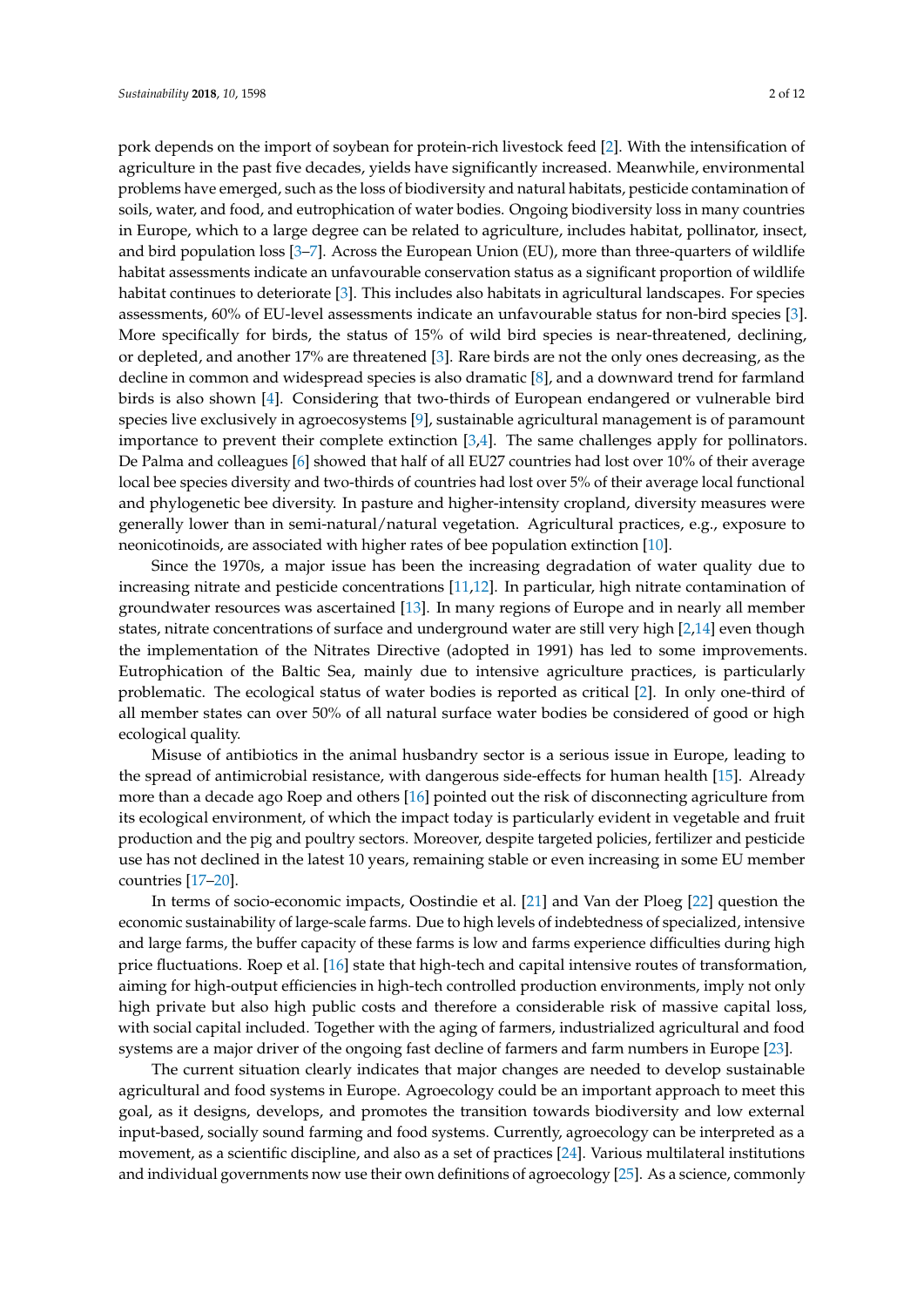used definitions are: (1) *the integrative study of the ecology of the entire food systems, encompassing ecological, economic and social dimensions* [\[26\]](#page-11-10); (2) *the application of ecological concepts and principles to the design and management of sustainable food systems* [\[27\]](#page-11-11); and more recently (3) *the integration of research, education, action and change that brings sustainability to all parts of the food system: ecological, economic, and social* [\[28\]](#page-11-12). As a set of agricultural practices, agroecology seeks ways to improve agricultural systems by imitating natural processes, creating beneficial biological interactions and synergies among the components of the agroecosystems [\[29\]](#page-11-13), and use in the best way ecological processes and ecosystem services for the development and implementation of agroecological practices [\[30\]](#page-11-14). Moreover, agroecology is also seen as a transdisciplinary, participatory, and action-oriented approach [\[28](#page-11-12)[,31\]](#page-11-15). As a movement, agroecology is seen as the answer to how to transform and repair the material reality in a food system and rural world that has been devastated by industrial food production and its so-called Green and Blue Revolutions. The diverse forms of smallholder food production based on agroecology generate local knowledge, promote social justice, nurture identity and culture, and strengthen the economic viability of rural areas. Agroecology is seen as a solution to modern crises (climate, malnutrition, etc.), not conforming to the industrial model but transforming it to build local food systems that create new rural–urban links based on fair and safe food production [\[32\]](#page-11-16).

We use here the definition of the Association of Agroecology Europe which outlines agroecology as follows [\(www.agroecology-europe.org\)](www.agroecology-europe.org): "*Agroecology is considered jointly as a science, a practice and a social movement. It encompasses the whole food system from the soil to the organization of human societies. It is value-laden and based on core principles. As a science, it gives priority to action research, holistic and participatory approaches, and transdisciplinarity including different knowledge systems. As a practice, it is based on sustainable use of local renewable resources, local farmers' knowledge and priorities, wise use of biodiversity to provide ecosystem services and resilience, and solutions that provide multiple benefits (environmental, economic, social) from local to global. As a movement, it defends smallholders and family farming, farmers and rural communities, food sovereignty, local and short marketing chains, diversity of indigenous seeds and breeds, healthy and quality food.*"

This paper reviews and summarises major challenges and proposals for agroecology to best contribute to the transition towards sustainable agricultural and food systems in Europe as they emerged at the Agroecology Europe Forum 2017. It presents various actions to amplify agroecology in Europe.

#### **2. Defining and Determining Major Challenges and Key Actions**

Major challenges for the development of sustainable agriculture and food systems, and more specifically the amplification of agroecology, as well as the actions needed to promote it, were highlighted by 310 stakeholders (mainly researchers and students, but also farmers, technicians, political decision-makers, representatives of national and European institutions, non-governmental organizations and social movements organisations) in a plenary 'World Café' exercise, as well as 23 other sessions and workshops during the first Agroecology Europe Forum, organised in Lyon, France, in October 2017. The World Café is a participatory method that attempts to achieve collective change by bringing a large number of stakeholders together in one place, using a highly structured process to create flexible and co-evolving networks of conversations and discussions [\[33\]](#page-11-17). During the World Café in Lyon, participants were divided into two large groups of around 150 people each, consisting of 'table groups' with five persons, with a change in composition after each question. In each of the around 60 tables, perspectives and proposals were shared and notes were taken.

At each question and round each participant presented herself/himself followed by a short individual reflection on the question. Then, a discussion within the group took place, followed by a synthesis agreed on by the group. For this, the 'host' of the table (determined by the participants at the beginning of all rounds) wrote down the key points and ideas that emerged, which the group agreed on to share at the final plenary roundtable. These written summaries were given to the organisers of the World Café and used as data for the present paper. After the three rounds of questions, a final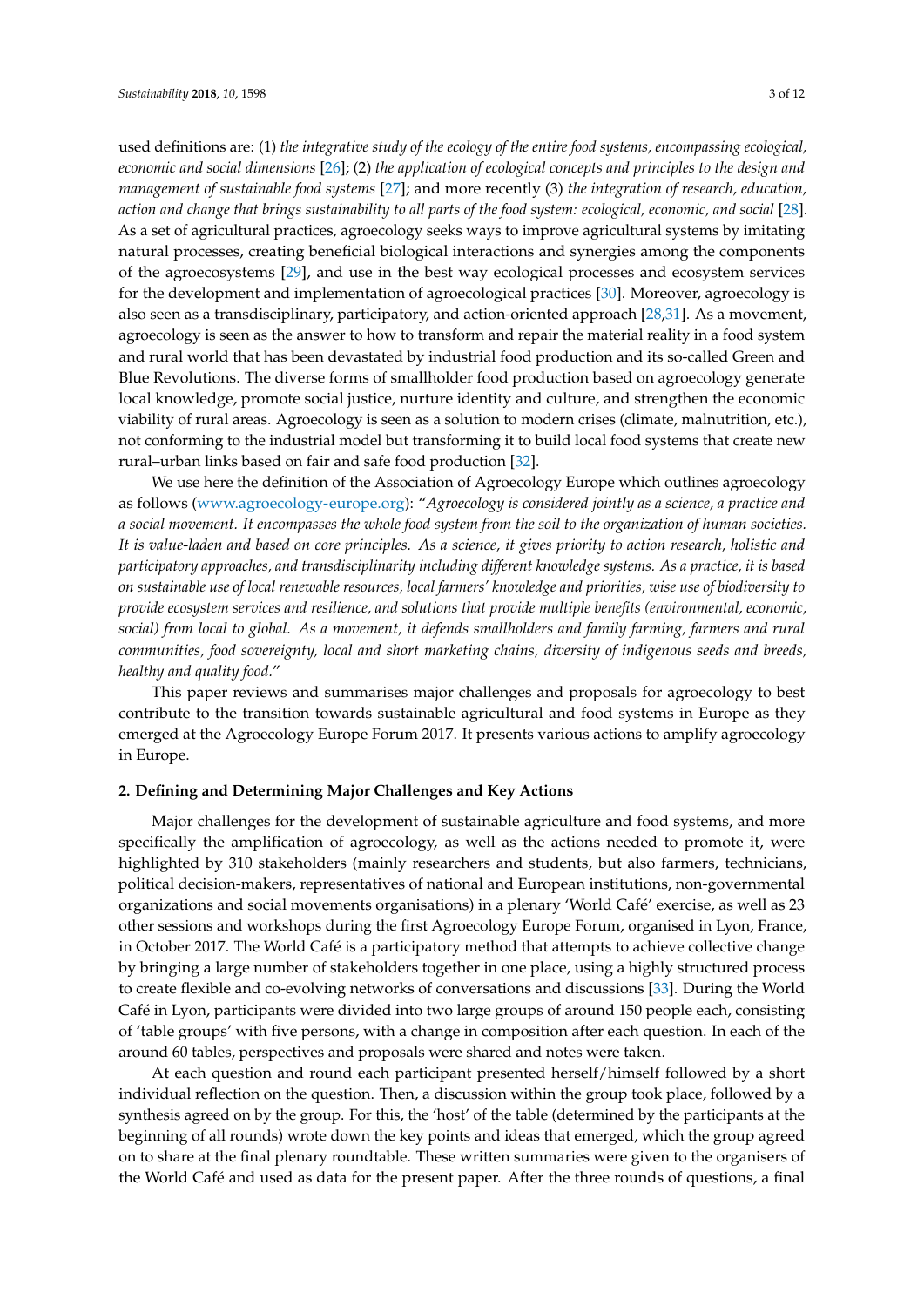plenary round of presentations with all participants in the two larger groups informed the respective *Sustainability* **2018**, *10*, x FOR PEER REVIEW 4 of 12 audiences about the main outcomes of the table groups. This information was given by the hosts of the tables. Moreover, participants could make additional comments if they felt that some element raised in their table group was missing. These comments and other discussion points were also noted down by the organisers. The entire process of the World Café took 2 h.

The questions asked during the World Café were: (1) What are the two/three most important The questions asked during the World Café were: (1) What are the two/three most important challenges for agroecology today? (2) What are the key actions needed in Europe to amplify challenges for agroecology today? (2) What are the key actions needed in Europe to amplify agroecology? (3) How can you, and your institution, contribute to the amplification of agroecology?<br>In this paper, we present the results of questions (1) and (2). In this paper, we present the results of questions (1) and (2).

In addition to the World Café outcomes, summaries of all 23 sessions and workshops on a variety In addition to the World Café outcomes, summaries of all 23 sessions and workshops on a variety of topics related to agroecology inside and outside of Europe [\(http://www.agroecology-europe.](http://www.agroecology-europe.org/agroecology-forum-2017) of topics related to agroecology inside and outside of Europe (http://www.agroecology[org/agroecology-forum-2017\)](http://www.agroecology-europe.org/agroecology-forum-2017) were collected. This includes forum sessions, which consisted of 4–5 org/agroecology-forum-2017) were collected. This includes forum sessions, which consisted of 4–5<br>presentations of 10 min each, followed by discussion. Workshops included 3–5 talks of 5 min to allow room for discussion and debate. Key findings and proposed actions were summarized at the end of each session and workshop.

This paper includes a summary of all outcomes of the various elements that made up the Forum. This paper includes a summary of all outcomes of the various elements that made up the Forum. Although many inputs and ideas were generated, there was no subsequent process to agree on Although many inputs and ideas were generated, there was no subsequent process to agree on outcomes, priorities, or recommendations among participants. As such, this paper does not claim that outcomes, priorities, or recommendations among participants. As such, this paper does not claim that<br>the points shown below represent the consolidated views of all 310 participants, but is rather meant as a non-exhaustive overview of prevalent issues and emerging proposals as well as a sample of the<br>diversity of opinions. diversity of opinions.

### **3. Most Important Challenges for Agroecology Today 3. Most Important Challenges for Agroecology Today**

<span id="page-4-0"></span>Many challenges were identified for the development and amplification of agroecology in Europe. Many challenges were identified for the development and amplification of agroecology in These challenges can be grouped [in](#page-4-0)to several categories as illustrated in Figure 1.



**Figure 1.** Major challenges to agroecology in Europe. **Figure 1.** Major challenges to agroecology in Europe.

The first challenge identified by participants is the lack of a common, broadly accepted definition The first challenge identified by participants is the lack of a common, broadly accepted definition of agroecology. Although various definitions exist, and some of them are regularly used and cited of agroecology. (e.g., [\[24,](#page-11-8)[26](#page-11-10)[,27](#page-11-11)[,34\]](#page-11-18)), the interpretations and understanding of the concepts behind them can be perceived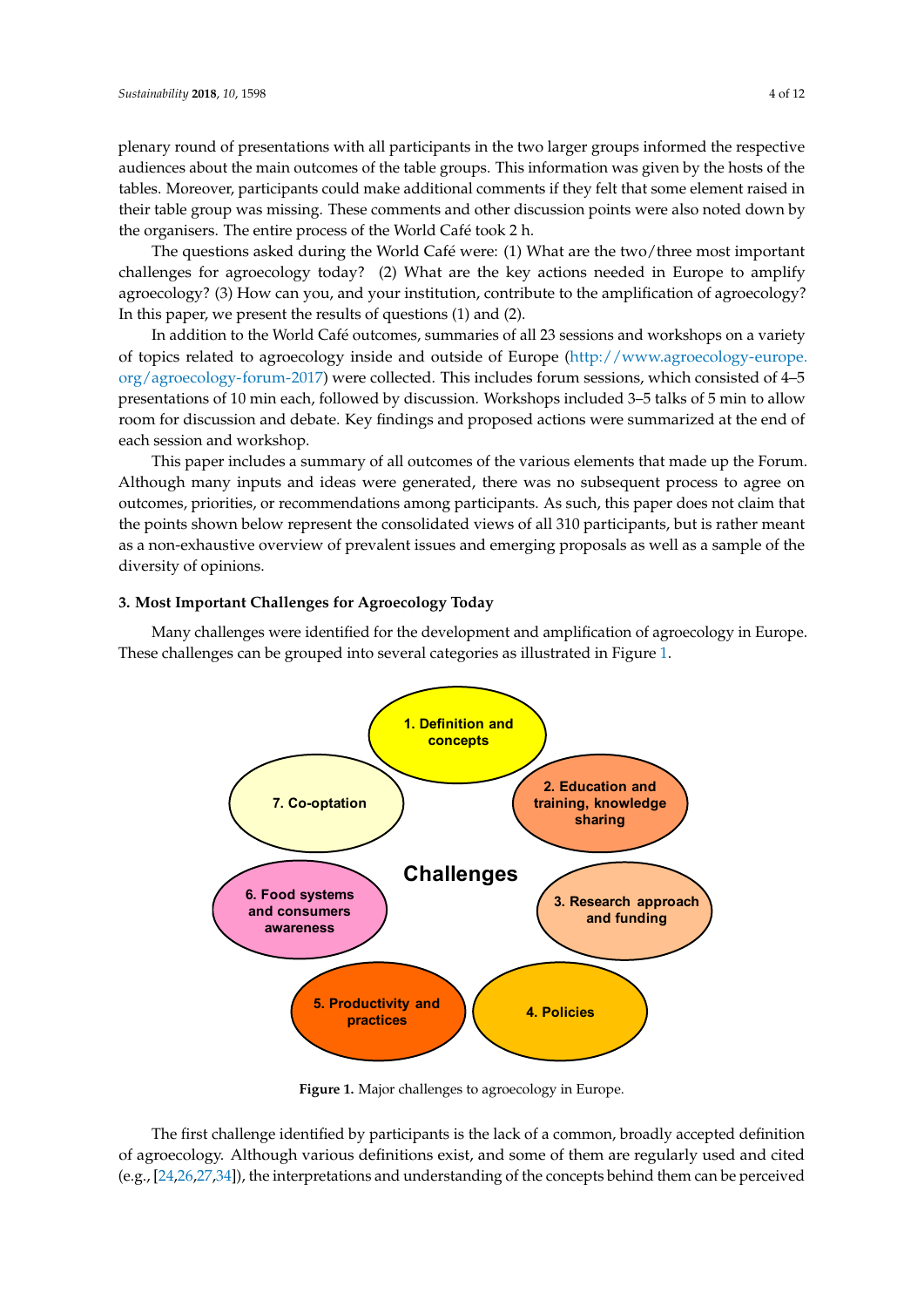quite differently by different actors, also because they are involved in different 'agroecologies' which reflect the diversity of contexts in Europe and in fact, the world. Thus, a major challenge is to establish a common understanding of what agroecology is and what it implies as a practice, a science, and a socio-political movement. This also includes making clearer what the commonalities and differences are between agroecology and organic agriculture, one of the production methods that is often associated with agroecology [\[35\]](#page-11-19).

A second challenge was identified as education and training in agroecology. Although there is an increasing number of study and training programmes in agroecology [\[36\]](#page-12-0), a big challenge is to integrate this into more classical, mainstream agronomy and rural development studies, and overall interdisciplinary agriculture and food science programmes at all levels, to educate future actors in sustainable agriculture and food systems. Agroecology training programmes for, by, and with farmers are still judged to be underdeveloped in number and size. Another important challenge is how to better foster knowledge sharing amongst farmers, researchers, and educators as well as knowledge creation by farmers and its subsequent documentation and integration into training or education programmes.

The third category of challenges concerns research. There is a clear lack of widespread, interdisciplinary agroecology research. Although growing, funding is still limited at the EU level and is nearly absent in some countries. Only very recently have some funding programmes included elements for agroecological research. A big difficulty is that agroecology research deals with complexity and diversity, and requires systems, holistic, and participatory approaches. Thus, a variety of factors need to be taken into account, such as integrating natural and social science approaches, analyses, and evaluations, and overcoming researchers' reluctance in getting engaged in long-term, multidisciplinary research programmes. Another related challenge is how to engage more farmers with research in a meaningful way [\[37\]](#page-12-1).

There is still a widespread belief that agroecology means less productivity, lower yields, and more labour, or that it represents a non-viable alternative to current ways of food production [\[38\]](#page-12-2). Overcoming this notion, by improved communication and through bringing on board new allies, is another key challenge. Participants stated that it is important to create awareness that a balance between economic value and stability of production can be achieved with agroecological farming. This implies broadening support for and interest in agroecology and its potential by conventional farmers and science, as well as the promotion of a supportive discourse on agroecology through giving visibility to the contributions of existing successful practices and farms, and identification of promising agroecological socio-technical innovations. As an overarching goal, participants called for agroecology to become the main innovation paradigm in agriculture.

Another category of challenges concerns policies. The participants at the Lyon Forum argued that there is an urgent need to put agroecology on the political agenda of the EU, and more specifically to integrate agroecology firmly in the new Common Agricultural Policy (CAP) after 2020. An important challenge is that policies at the EU level, and also at national levels, have so far mainly supported an economic system that is more favourable to large-scale, high-input, and capital-intensive agriculture, thus impeding or not facilitating the transition to agroecological farming systems, thereby threatening in particular the future of family farming, which is seen by most stakeholders as the target group for agroecological farming. Moreover, the connections between farmers, science, and policy makers are too weak to provide effective local solutions, or local adaptations of national and European policies.

A sixth domain of challenges was identified around food systems. Agroecology is part of whole food systems that go beyond production, and thus the amplification of agroecology requires more development of concepts and actions at the food systems level [\[23\]](#page-11-7). One challenge is to (re)connect farmers with urban dwellers, increasing awareness of consumers about the impact of their eating and buying habits, the (nutritional) quality of their food and the way it is produced, and promoting regionally-oriented food systems.

One last type of challenge is the possible co-optation and misuse of the term 'agroecology' by the agriculture and food industry, conservative farmer associations or cooperatives, and governments,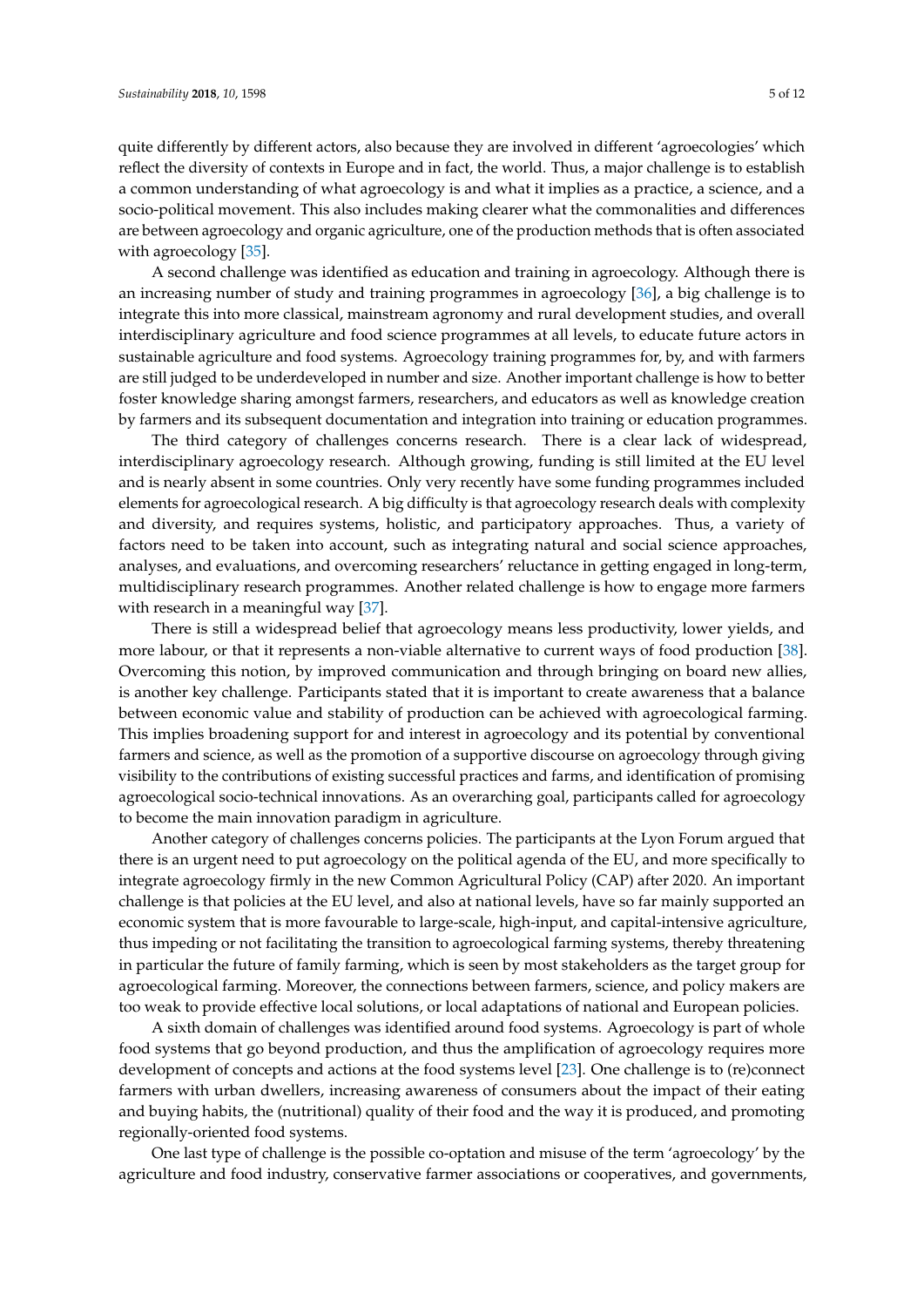risking a watering down of the essence of agroecology as a science, movement, and practice. A related challenge is the intensive lobby of large corporations for a favourable legal and economic framework for industrialized, large-scale, standardized, and specialized agricultural and food systems, which work in opposition to the diversification inherent in agroecology [\[39\]](#page-12-3).

#### **4. Key Actions Needed in Europe to Amplify Agroecology**

In order to develop sustainable agriculture and food systems substantial changes are needed, for which agroecology can offer manifold contributions provided it is scaled up, or amplified. The Table below shows several key actions, defined by a large group of stakeholders, to amplify agroecology in Europe and to contribute to the transition to more sustainable agro-food systems (Table [1\)](#page-7-0).

The first category of actions needed to amplify agroecology in Europe is to develop a common understanding of agroecology and to build a strong narrative to better showcase the contributions of in agroecology in the current context of multifaceted crises.

Second, education in agroecology and knowledge exchange must be enhanced, experiential and on-farm learning stimulated, and improved methods for co-creation and exchange of knowledge developed.

Third, increased investment in agroecological research is needed. The different actions to be developed include supporting more academics working for and with farmers, involving them in the formulation of research questions and projects, conducting more transdisciplinary action-research and creating participatory platforms, enlarging long-term field experiments, and changing evaluation criteria and funding of research projects and researchers.

The fourth category of actions relates to policy development which enhances agroecology. For this, the Common Agricultural Policy (CAP) needs to be re-designed, and other policies implemented, including payment schemes for farmers which provide ecosystem services, fair prices paid to farmers for their products, and support for farmers' organisations working with an agroecological perspective.

The fifth category of actions that were identified emphasises support for new and existing agroecological practices and farms. Alternatives to herbicides and pesticides must be developed. Moreover, pioneer farmers should be identified that can showcase their work to other farmers, while young farmers and small-scale entrepreneurship must be supported.

The sixth category of actions aims to transform the food systems. A critical mass of consumers has to be built to influence policies and markets for agroecological produce. The public sector can take important steps to purchase local agroecologically produced food. Further, taxation for non-sustainable food and an orientation of CAP subsidies towards quality food are other mentioned actions, as well as strengthening relations between urban citizen and farmers.

The last category refers to the strengthening of communication and alliances. Agroecological practices and their multidimensional contributions need to be promoted, quantified, and disseminated much more. To that end, communication efforts should inform people about techniques, practices, positive impacts, obstacles and opportunities, and emblematic cases. Further, participants stated it is of great importance to bring together different representatives of farmers and other stakeholder groups and build alliances and networks.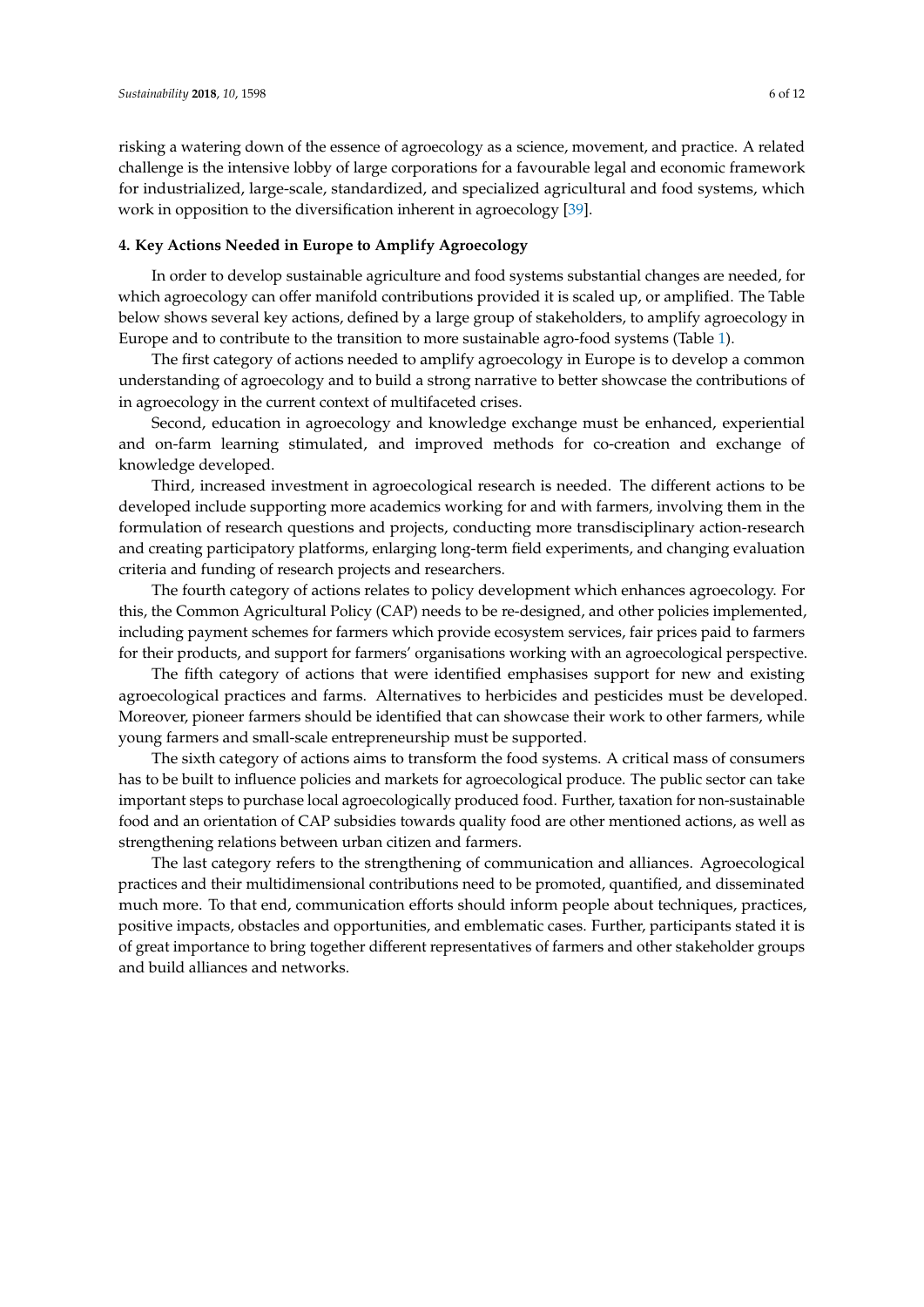<span id="page-7-0"></span>

| <b>Category of Action</b>                                            | <b>Actions Defined by World Café Participants</b>                                                                                                                                                                                                                                                                                                                                                                                                                                                                                                                                                                                                                                                                                                                                                                                                             |
|----------------------------------------------------------------------|---------------------------------------------------------------------------------------------------------------------------------------------------------------------------------------------------------------------------------------------------------------------------------------------------------------------------------------------------------------------------------------------------------------------------------------------------------------------------------------------------------------------------------------------------------------------------------------------------------------------------------------------------------------------------------------------------------------------------------------------------------------------------------------------------------------------------------------------------------------|
| 1. Develop common<br>understanding of<br>agroecology                 | Develop a clearer definition and common understanding of agroecology at local, national, and<br>$\bullet$<br>European levels.<br>Build a strong narrative around the multidimensional character and contributions of agroecology.<br>٠                                                                                                                                                                                                                                                                                                                                                                                                                                                                                                                                                                                                                        |
| 2. Enhance education in<br>agroecology and<br>knowledge exchange     | Enhance education on agroecology at vocational schools and universities.<br>٠<br>Stimulate experiential and on-farm learning.<br>$\bullet$<br>Develop and improve methods for co-creation and exchange of knowledge, e.g., co-design knowledge<br>٠<br>exchange methods with farmers and between farmers, students, researchers, and other actors.                                                                                                                                                                                                                                                                                                                                                                                                                                                                                                            |
| 3. Invest in agroecological<br>research                              | Identify and support more academics working for and with farmers.<br>$\bullet$<br>Farmers should formulate what are for them the most relevant research questions and be involved in<br>٠<br>research programmes and projects from the start.<br>Carry out more transdisciplinary action research.<br>٠<br>Create participatory platforms where farmers, researchers, and other actors work together.<br>Extend long-term field experiments with agroecological systems and establish networks.<br>Change evaluation criteria and funding of research projects and researchers by taking into account to<br>٠<br>what extent farmers are engaged in the production of tools, to what extent they include participatory<br>action research and sharing of knowledge, and how they respond to research questions of farmers and<br>other actors in territories. |
| 4. Develop policies which<br>enhance agroecology                     | Transform and re-design the Common Agricultural Policy (CAP) in order to include support for<br>٠<br>agroecological approaches.<br>Develop diverse policies suited for support of agroecology at local, regional, and national levels,<br>including fair prices for farmers.<br>Develop new systems for the ecological, economic, social, and technical impact assessment<br>of agroecology.<br>Establish payment schemes for farmers for managing and conserving biological and cultural diversity,<br>$\bullet$<br>as they perform ecosystem services for society.<br>Support farmers' organisations working in agroecology.<br>٠<br>Develop governance mechanisms that can articulate agricultural, food, health, social, and<br>$\bullet$<br>environmental policies (examples of Brazil and Lyon's food council).                                         |
| 5. Support new and<br>existing agroecological<br>practices and farms | Support a systems re-design approach and good agroecological practices.<br>٠<br>Demonstrate agroecological alternatives for glyphosate and other herbicides and pesticides.<br>Identify pioneer farmers that are interested in showing other farmers how agroecological farming can be<br>$\bullet$<br>done while ensuring profitability and a good livelihood.<br>Develop and support small-scale agroecological farms and entrepreneurship and local processing of<br>٠<br>food and raw materials.<br>Support young people and entrepreneurs both in farming and processing and commercialisation.<br>٠                                                                                                                                                                                                                                                     |
| 6. Transform food<br>systems                                         | Build a critical mass of consumers to influence policies and markets for agroecological produce.<br>Strengthen the role of agroecology in the food chain—enable consumers to recognise and value food<br>that comes from agroecological production.<br>Involve the public sector in purchasing agroecological produce and products (e.g., via public<br>procurement).<br>Develop taxation for non-sustainably produced food. Concentrate CAP subsidies for quality food and<br>other ecosystem services.<br>Close the gap between urban citizens and farmers, e.g., through support innovative regional market<br>٠<br>arrangements, open days at farms, and various forms of community-supported agriculture.                                                                                                                                                |
| 7. Reinforce<br>communication and<br>alliances                       | Quantify and disseminate results of agroecological practices.<br>٠<br>Promote agroecological practice through farming styles that currently exist (but may be named<br>differently).<br>Enhance communication on agroecology at different levels and amongst different actors.<br>Disseminate information about agroecological initiatives, techniques, and practices among<br>٠<br>interested actors.<br>Inform people in Europe about the positive impacts of agroecology by using emblematic cases and<br>٠<br>getting stories in the media.<br>Strengthen alliances among different actors and actor networks in agroecology.<br>٠<br>Bring representatives of farmers, other food producers, small scale processers, researchers, and<br>٠<br>concerned citizens together to enhance the social movement for a sustainable food system in Europe.        |

#### **Table 1.** Key actions needed in Europe to amplify agroecology.

#### **5. Discussion**

The challenges for agroecology in Europe and the key actions needed to overcome them in order to amplify agroecology are manifold, according to the insights generated at the Agroecology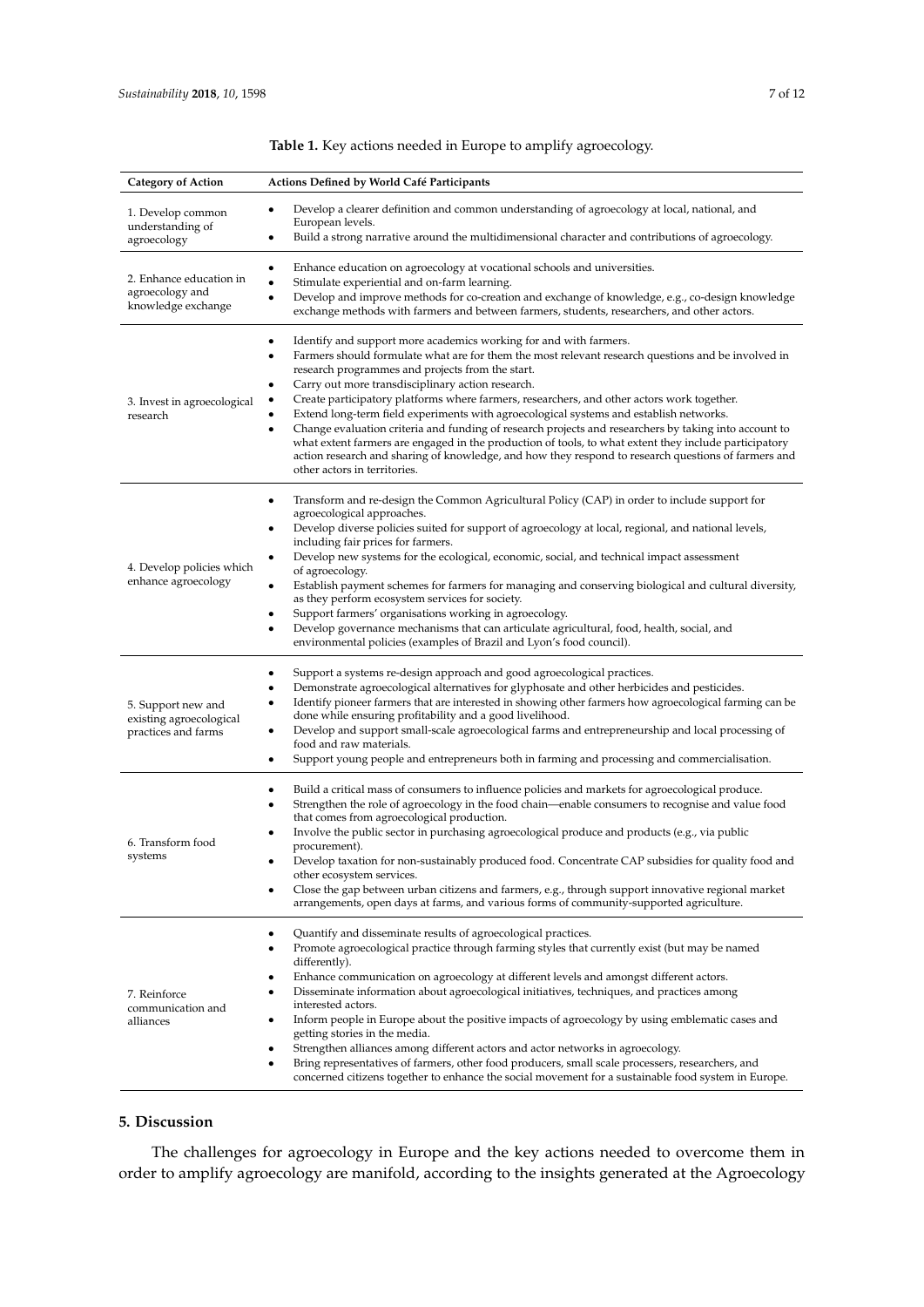Forum. The challenges concern different scales, from local to European, and different levels, from the production techniques to the organisation of food systems. Therefore, there is a strong need for an agroecological movement which engages many and diverse actors [\[22,](#page-11-6)[40\]](#page-12-4). The central actors in this movement are farmers and other food producers, (urban) consumers, social movements, NGOs, researchers and supportive policy makers. Farmers and other food producers are key because they are the most affected by Europe's current food and farming system, and can practice agroecology. They also have a wealth of associated knowledge to share among them and with others, and contribute to crucial embedded learning and dissemination processes. Consumers are significant because they are a potential force for change through choosing the food they want to eat, engaging in supportive institutional market arrangements, and impacting policy decisions. Social movements are crucial for building alliances developing political positions and creating power to mobilise large groups of concerned and organised people. Researchers can document and analyse the social and ecological processes inherent in agroecology and play a role in the co-creation of new knowledge. Finally, connections with policy makers are imperative as they are crucial for the integration of and institutional support for agroecology in different socio-economic sectors.

Overall, participants in the First Agroecology Europe Forum clearly called for better knowledge exchange amongst the diverse actors. They aim at reaching not only environmental sustainability and social justice but also cognitive justice. Cognitive justice encompasses not only the right of different practices to co-exist but entails an active engagement across their knowledge systems [\[41\]](#page-12-5). This means for instance the recovery and co-production of contextualised, environment-specific knowledge, supported by co-learning between farmers, students and researchers—essential for the spread of agroecology. Educational reform, expansion of education to agroecology, and the fostering of new ways of learning (such as on-farm education), can and should be co-developed with farmers on topics such as functional biodiversity, local breeds and seeds and agroforestry, amongst other things.

With regard to the development of policies in favour of agroecology, there are ongoing debates related to the future of agriculture in Europe. One is the large debate on the ban of glyphosate in Europe. Although the EU commission decided, with a small majority of member country votes, to postpone a possible ban of five years, some member countries such as France and Italy stated that they still want to continue to implement it [\[42\]](#page-12-6). This is a crucial issue for farmers as many of their systems rely on using herbicides, and in particular on glyphosate. Farmers have the option to either substitute glyphosate with other herbicides, or to change to weed control practices without herbicide use. For the latter option, the agroecological approach can provide suitable and effective alternatives. Participants did not formulate specific types of policies in favour of agroecology but the comments in general and the literature review indicate the need for policies to support the transition towards agriculture that is non-reliant on the use of glyphosate, and other herbicides therefore need to be developed, as well as a policy on agricultural extension which supports knowledge exchange amongst farmers (including on alternatives to herbicides and pesticides). European, national, and regional funding should be made available to finance universities, farmer organizations, and NGOs who organise and systematise knowledge exchanges amongst farmers and with researchers. This is one possible pathway of supporting this transition. Other types of policies, notably those that are cross-sectoral and integrate health, nutrition, education, urban planning, land governance and other issues, should be explored with farmers, researchers, social movement organizations, and other actors to verify needs, potential support, and ways of implementation.

Agroecological farming is not merely about environmental sustainability but encompasses a holistic view of farming, connecting production with biological and cultural diversity as well as enhancing local social and economic relations. This has been clearly shown by farmers in the Global South [\[43](#page-12-7)[,44\]](#page-12-8) where agroecology is often more developed, but is also true for Europe. This point has also been illustrated by De Schutter [\[45\]](#page-12-9) and Van der Ploeg [\[22\]](#page-11-6), arguing that the agroecological, peasant mode of farming is able to offer more people a better living in rural areas than 'industrialized',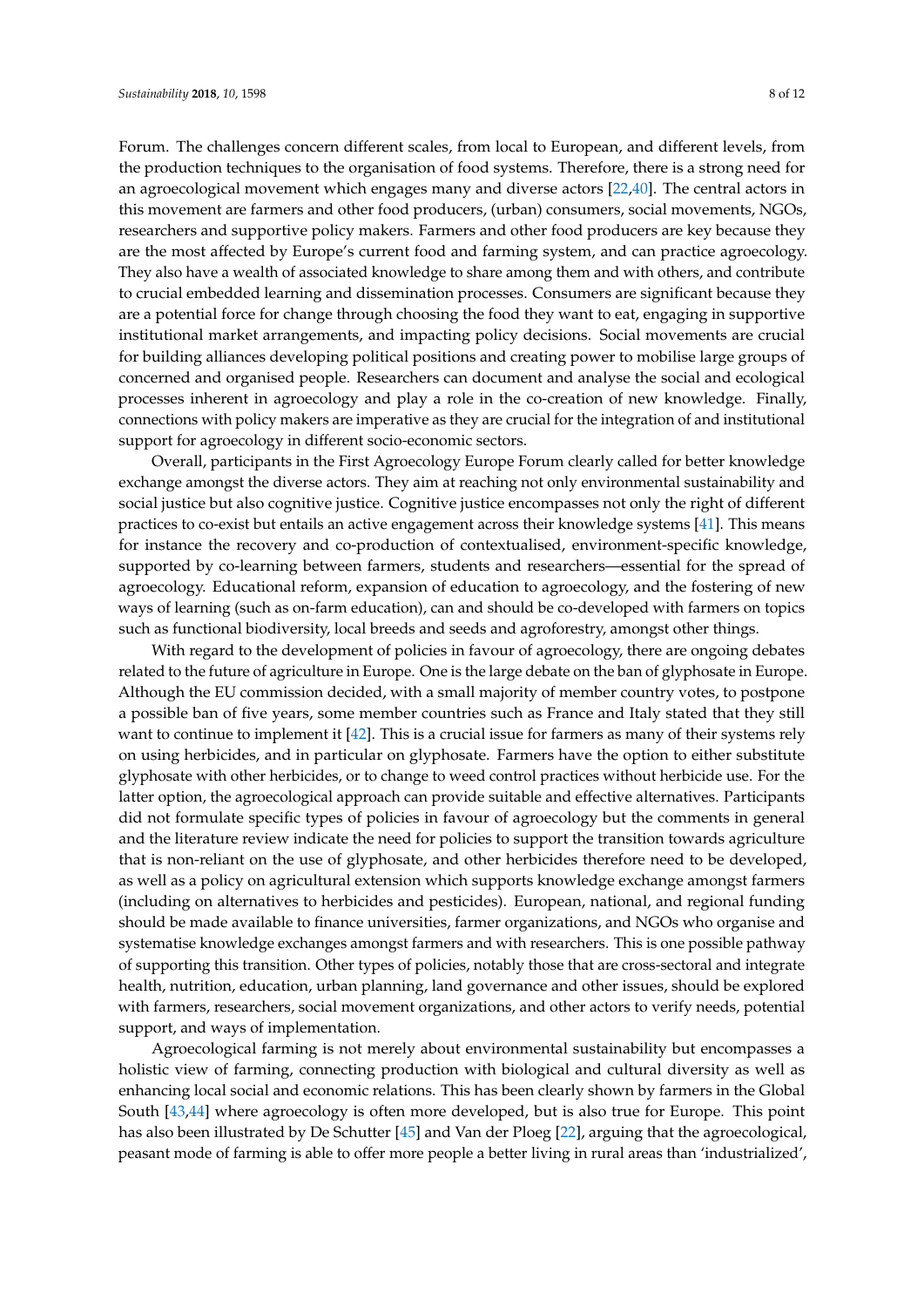'conventional' or 'capitalist' farming, while also creating new ties with and healthy food options for urban citizens.

Another important debate is taking place around the digital revolution, big data and technology in agriculture. How will this change agricultural production, the profession and work of farmers, and economic and technological investments of family farms or farm enterprises? Can the use of big data and technology be in agreement with and supportive of agroecological principles and approaches? Discussions so far show that there are very contrasting positions on this issue.

Finally, we come to a critical reflection about representativeness of defined challenges and actions. The procedure of the World Café gave a voice to every participant to provide her/his opinion on three central questions around the amplification of agroecology. The synthesis made at the end of each round was based on a common agreement of participants on key ideas emerging from the group. Although the note-takers might have given more priority to certain results, each participant had some possibility during the plenary discussion at the end of the World Café to indicate any point they felt to have been overlooked in the synthesis. However, the process did not allow for the development of agreement on all points or a priority list of actions needed as data collection was qualitative. No counting of the mentioning of certain actions was included in the procedure of the World Café. That said, the process did generate an overview of the diversity of perceived challenges and actions needed.

During the World Café there were also statements of participants which clearly showed their different expectations, demands, levels of knowledge, and priorities regarding challenges and actions needed for agroecology in Europe. This paper does not aim to value the statements made. For example, various participants claimed that there is a lack of widespread, interdisciplinary agroecology research. Although it might be true that interdisciplinary research is still not sufficiently developed, there are many ongoing interdisciplinary research efforts [\[36,](#page-12-0)[46\]](#page-12-10) of which non-academia stakeholders might not be aware. Also, some participants claimed that there exists no broad commonly accepted definition of agroecology and that it should be developed. This is not astonishing when taking into account the large diversity of agroecology in Europe or other countries of the world. Many of the stakeholders might have their own forms of 'agroecologies', therefore using the definitions they prefer. There is now a large number of definitions [\[25\]](#page-11-9), although we see are more and more convergence.

#### **6. Conclusions**

Agriculture in Europe produces large amounts of food for European populations, and has become a major export sector (while Europe also imports large quantities of food). With the intensification of agriculture in Europe, significant environmental and social problems have emerged, such as the loss of biodiversity, pesticide contamination of soils, water, and food, and eutrophication of water bodies. Industrialised agricultural and food systems are also a major contributing factor in the decline of farm numbers in Europe, and high use of antibiotics has led to serious human health problems. In this respect, agroecology can provide insights into important pathways and guide the design, development, and promotion of the transition towards sustainable farming and food systems.

The various challenges for the development and amplification of agroecology in Europe that were identified by a large group of participants at the Agroecology Forum 2017 in Lyon can be grouped into seven categories: (1) definition and concepts; (2) knowledge sharing, education and training; (3) research approach and funding; (4) policies; (5) productivity and practices; (6) food systems and consumer awareness; and (7) co-optation. To overcome these challenges, the following types of key actions are needed from the local to the European level: (1) to develop common understanding of agroecology; (2) to enhance education in agroecology and knowledge exchange; (3) to invest in agroecological research; (4) to support new and existing agroecological practices; (5) to develop policies to enhance agroecology; (6) to transform food systems; and (7) to strengthen communication and alliances. Although large challenges exist in Europe to develop more sustainable agro-food systems, different pathways and actions are available to reach this goal.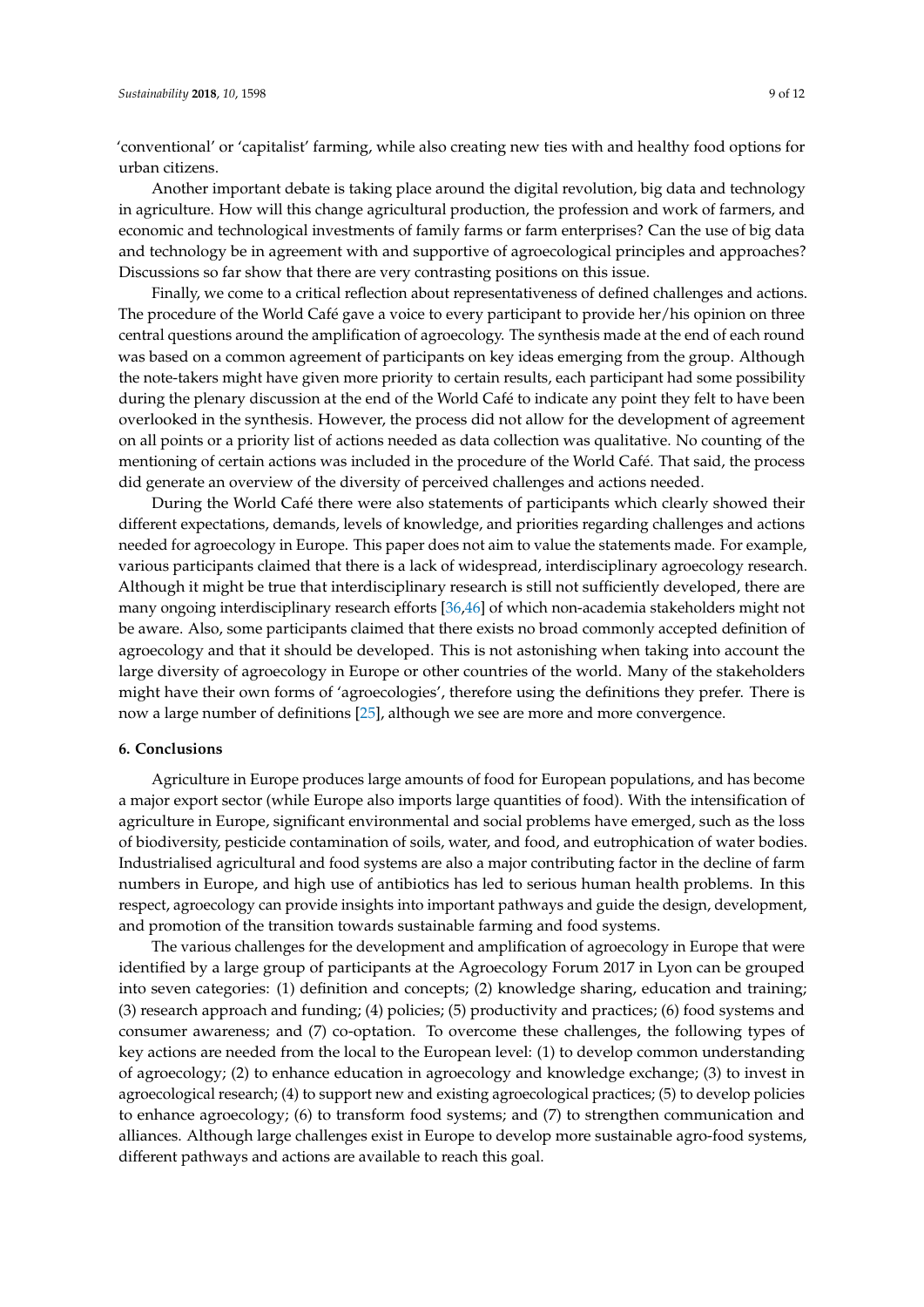**Author Contributions:** A.W. is the main writer of this paper and made the main analysis of the data. M.G., J.B., G.F.F. and A.P. collected the data for the World Café (together with A.W.), summarized it, and contributed significantly for writing of the paper. The other authors contributed to writing and editing of the paper.

**Acknowledgments:** We are grateful for the many contributions of the more than 310 participants at the Agroecology Europe Forum 2017. We also particularly thank the convenors of sessions and workshops in working out key actions related to different domains and topics in agroecology. We highly acknowledge the work of the MSc Agroecology students at ISARA, Lyon, France, who were taking notes during all sessions and workshops and who provided summaries of each. We also thank three reviewers for their valuable comments and suggestions to improve the paper.

**Conflicts of Interest:** The authors declare no conflict of interest.

#### **References**

- <span id="page-10-0"></span>1. Eurostat. *Agriculture, Forestry and Fishery Statistics*; Publications Office of the European Union: Luxembourg, 2017; p. 170.
- <span id="page-10-1"></span>2. Taelman, S.E.; De Meester, S.; Van Dijk, W.; da Silva, V. Environmental sustainability analysis of a protein-rich livestock feed ingredient in The Netherlands: Microalgae production versus soybean import. *Resour. Conserv. Recycl.* **2015**, *101*, 61–72. [\[CrossRef\]](http://dx.doi.org/10.1016/j.resconrec.2015.05.013)
- <span id="page-10-2"></span>3. European Commission. *The EU Environmental Implementation Review: Common Challenges and How to Combine Efforts to Deliver Better Results*; European Commission: Brussels, Belgium, 2017; p. 802. Available online: [http://ec.europa.eu/environment/eir/pdf/full\\_report\\_en.pdf](http://ec.europa.eu/environment/eir/pdf/full_report_en.pdf) (accessed on 21 January 2018).
- <span id="page-10-5"></span>4. Pe'er, G.; Dicks, L.V.; Visconti, P.; Arlettaz, R.; Báldi, A.; Benton, T.G.; Collins, S.; Dieterich, M.; Gregory, R.D.; Hartig, F.; et al. EU agricultural reform fails on biodiversity. *Science* **2014**, *344*, 1090–1092. [\[CrossRef\]](http://dx.doi.org/10.1126/science.1253425) [\[PubMed\]](http://www.ncbi.nlm.nih.gov/pubmed/24904142)
- 5. Potts, S.; Biesmeijer, K.; Bommarco, R.; Breeze, T.; Carvalheiro, L.; Franzén, M.; González-Varo, J.P.; Holzschuh, A.; Kleijn, D.; Klein, A.-M.; et al. *Status and Trends of European Pollinators. Key Findings of the STEP Project*; Pensoft Publishers: Sofia, Bulgaria, 2015; p. 72. Available online: [http://step-project.net/](http://step-project.net/img/uplf/STEP%20brochure%20online-1.pdf) [img/uplf/STEP%20brochure%20online-1.pdf](http://step-project.net/img/uplf/STEP%20brochure%20online-1.pdf) (accessed on 21 January 2018).
- <span id="page-10-7"></span>6. De Palma, A.; Kuhlmann, M.; Bugter, R.; Ferrier, S.; Hoskins, A.J.; Potts, S.G.; Roberts, S.P.M.; Schweiger, O.; Purvis, A. Dimensions of biodiversity loss: Spatial mismatch in land-use impacts on species, functional and phylogenetic diversity of European bees. *Divers. Distrib.* **2017**, *23*, 1435–1446. [\[CrossRef\]](http://dx.doi.org/10.1111/ddi.12638) [\[PubMed\]](http://www.ncbi.nlm.nih.gov/pubmed/29200933)
- <span id="page-10-3"></span>7. IPBES. *Summary for Policymakers of the Regional Assessment Report on Biodiversity and Ecosystem Services for Europe and Central Asia of the Intergovernmental Science-Policy Platform on Biodiversity and Ecosystem Services*; Fischer, M., Rounsevell, M., Torre-Marin Rando, A., Mader, A., Church, A., Elbakidze, M., Elias, V., Hahn, T., Harrison, P.A., Hauck, J., et al., Eds.; IPBES Secretariat: Bonn, Germany, 2018; Available online: [http://www.](http://www.db.zs-intern.de/uploads/1523006347-IBPESregionalsummaryEurope.pdf) [db.zs-intern.de/uploads/1523006347-IBPESregionalsummaryEurope.pdf](http://www.db.zs-intern.de/uploads/1523006347-IBPESregionalsummaryEurope.pdf) (accessed on 8 April 2018).
- <span id="page-10-4"></span>8. Gross, M. Europe's bird populations in decline. *Curr. Biol.* **2015**, *25*, R483–R485. [\[CrossRef\]](http://dx.doi.org/10.1016/j.cub.2015.05.057)
- <span id="page-10-6"></span>9. Tucker, G.M.; Heath, M.F. *Birds in Europe. Their Conservation Status*; Birdlife Conservation Series No 3; Birdlife International: Cambridge, UK, 1994.
- <span id="page-10-8"></span>10. Woodcock, B.A.; Isaac, N.J.B.; Bullock, J.M.; Roy, D.B.; Garthwaite, D.G.; Crowe, A.; Pywell, R.F. Impacts of neonicotinoid use on long-term population changes in wild bees in England. *Nat. Commun.* **2016**, *7*, 12459. [\[CrossRef\]](http://dx.doi.org/10.1038/ncomms12459) [\[PubMed\]](http://www.ncbi.nlm.nih.gov/pubmed/27529661)
- <span id="page-10-9"></span>11. European Commission. *Implementation of Council Directive 91/676/EEC Concerning the Protection of Waters against Pollution Caused by Nitrates from Agricultural Sources*; Synthesis from year 2000 Member States reports; Office for Official Publications of the European Communities: Luxembourg, 2002; p. 44. Available online: <http://ec.europa.eu/environment/water/water-nitrates/report.html> (accessed on 21 January 2018).
- <span id="page-10-10"></span>12. European Environment Agency. *Europe's Water: An Indicator-Based Assessment*; European Environment Agency: Copenhagen, Denmark, 2003; p. 97. Available online: [http://www.eea.europa.eu/publications/](http://www.eea.europa.eu/publications/topic_report_2003_1) [topic\\_report\\_2003\\_1](http://www.eea.europa.eu/publications/topic_report_2003_1) (accessed on 21 January 2018).
- <span id="page-10-11"></span>13. Lerner, D.N.; Harris, B. The relationship between land use and groundwater resources and quality. *Land Use Policy* **2009**, *26*, 265–273. [\[CrossRef\]](http://dx.doi.org/10.1016/j.landusepol.2009.09.005)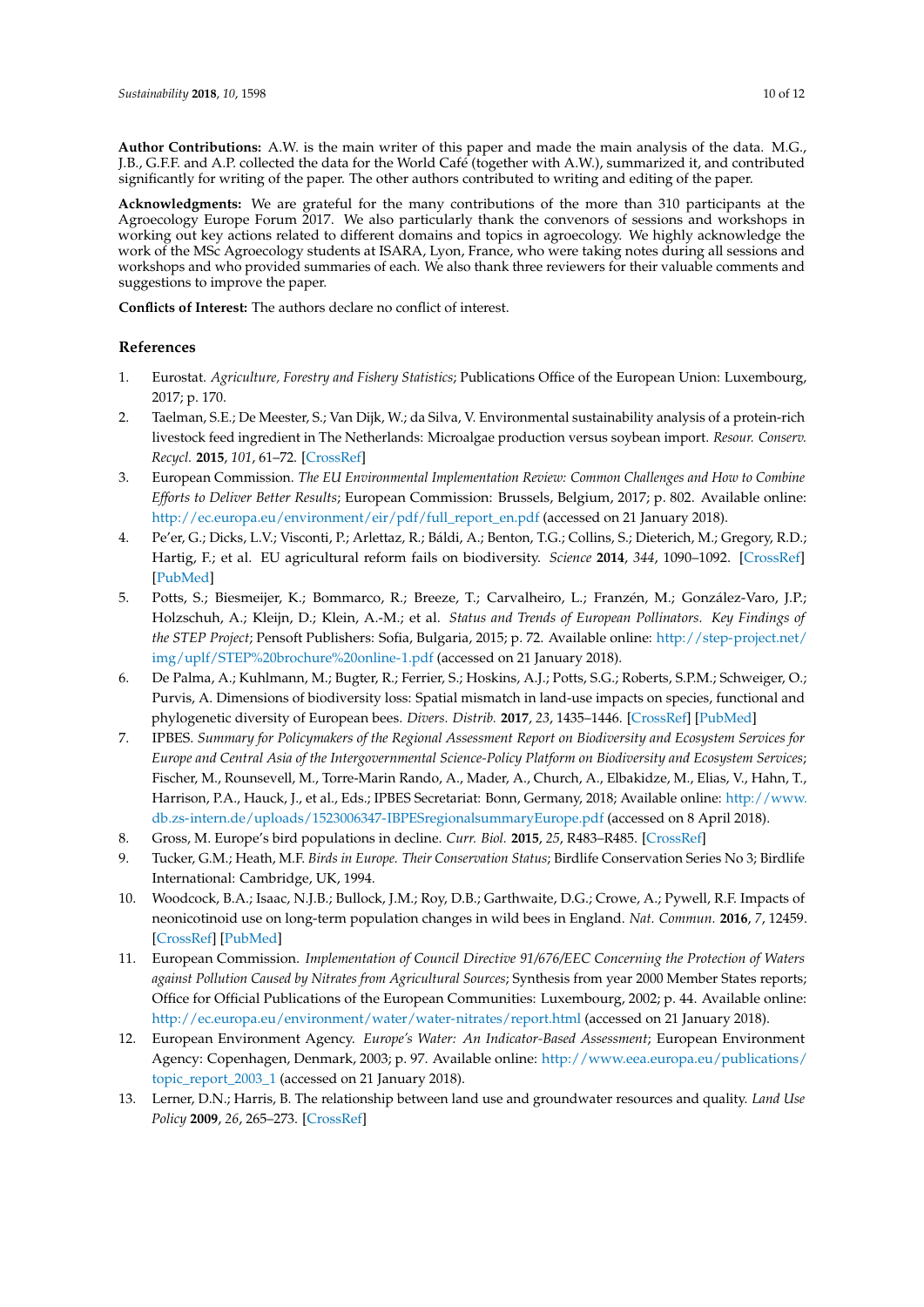- <span id="page-11-0"></span>14. European Commission. *Report from the Commission to the Council and the European Parliament. On Implementation of Council Directive 91/676/EEC Concerning the Protection of Waters against Pollution Caused by Nitrates from Agricultural Sources Based on Member State Reports for the Period 2004–2007*; European Commission: Brussels, Belgium, 2011; p. 10. Available online: [http://ec.europa.eu/environment/water/water-nitrates/pdf/swd.](http://ec.europa.eu/environment/water/water-nitrates/pdf/swd.pdf) [pdf](http://ec.europa.eu/environment/water/water-nitrates/pdf/swd.pdf) (accessed on 21 January 2018).
- <span id="page-11-1"></span>15. ECDC (European Centre for Disease Prevention and Control), EFSA (European Food Safety Authority) and CVMP (EMA Committee for Medicinal Products for Veterinary Use). ECDC, EFSA and EMA joint scientific opinion on a list of outcome indicators as regards surveillance of antimicrobial resistance and antimicrobial consumption in humans and food-producing animals. *EFSA J.* **2017**, *15*, e05017. [\[CrossRef\]](http://dx.doi.org/10.2903/j.efsa.2017.5017)
- <span id="page-11-2"></span>16. Roep, D.; Van der Ploeg, J.D.; Wiskerke, J.S.C. Managing technical-institutional design processes: Some strategic lessons from environmental co-operatives in the Netherlands. *Wagening. J. Life Sci. (NJAS)* **2003**, *51*, 195–217. [\[CrossRef\]](http://dx.doi.org/10.1016/S1573-5214(03)80033-7)
- <span id="page-11-3"></span>17. Eurostat. Agri-Environmental Indicator—Mineral Fertiliser Consumption. 2017. Available online: [http://ec.europa.eu/eurostat/statistics-explained/index.php/Agri-environmental\\_indicator\\_-\\_mineral\\_](http://ec.europa.eu/eurostat/statistics-explained/index.php/Agri-environmental_indicator_-_mineral_fertiliser_consumption) [fertiliser\\_consumption](http://ec.europa.eu/eurostat/statistics-explained/index.php/Agri-environmental_indicator_-_mineral_fertiliser_consumption) (accessed on 12 February 2018).
- 18. Eurostat. Agri-Environmental Indicator—Consumption of Pesticides. 2017. Available online: [http://ec.europa.](http://ec.europa.eu/eurostat/statistics-explained/index.php/Agri-environmental_indicator_-_consumption_of_pesticides) [eu/eurostat/statistics-explained/index.php/Agri-environmental\\_indicator\\_-\\_consumption\\_of\\_pesticides](http://ec.europa.eu/eurostat/statistics-explained/index.php/Agri-environmental_indicator_-_consumption_of_pesticides) (accessed on 12 February 2018).
- 19. FAO. *World Fertilizer Trends and Outlook to 2018*; FAO: Rome, Italy, 2015; p. 66. Available online: [http:](http://www.fao.org/3/a-i4324e.pdf) [//www.fao.org/3/a-i4324e.pdf](http://www.fao.org/3/a-i4324e.pdf) (accessed on 12 February 2018).
- <span id="page-11-4"></span>20. PAN Europe (Pesticide Action Network Europe). Pesticide Use in Europe. 2018. Available online: [https:](https://www.pan-europe.info/issues/pesticide-use-europe) [//www.pan-europe.info/issues/pesticide-use-europe](https://www.pan-europe.info/issues/pesticide-use-europe) (accessed on 21 January 2018).
- <span id="page-11-5"></span>21. Oostindie, H.; Van der Ploeg, J.D.; Van Broekhuizen, R. *Buffercapaciteit: Bedrijfsstijlen in de Melkveehouderij, Volatiele Markten en Kengetallen*; University of Wageningen: Wageningen, The Netherlands, 2013.
- <span id="page-11-6"></span>22. Van der Ploeg, J.D. *The Importance of Peasant Agriculture: A Neglected Truth*; Wageningen University & Research: Wageningen, The Netherlands, 2017; p. 27.
- <span id="page-11-7"></span>23. European Union. *EU Farms and Farmers in 2013: An Update*; EU Agricultural and Farm Economics Briefs; European Union: Brussels, Belgium, 2015; p. 8.
- <span id="page-11-8"></span>24. Wezel, A.; Bellon, S.; Doré, T.; Francis, C.; Vallod, D.; David, C. Agroecology as a science, a movement or a practice. A review. *Agron. Sustain. Dev.* **2009**, *29*, 503–515. [\[CrossRef\]](http://dx.doi.org/10.1051/agro/2009004)
- <span id="page-11-9"></span>25. FAO. Agroecology Knowledge Hub. Agroecology Definitions. 2017. Available online: [http:](http://www.fao.org/agroecology/knowledge/definitions/en/?page=1&ipp=6&no_cache=1&tx_dynalist_pi1[par]=YToxOntzOjE6IkwiO3M6MToiMCI7fQ) [//www.fao.org/agroecology/knowledge/definitions/en/?page=1&ipp=6&no\\_cache=1&tx\\_dynalist\\_](http://www.fao.org/agroecology/knowledge/definitions/en/?page=1&ipp=6&no_cache=1&tx_dynalist_pi1[par]=YToxOntzOjE6IkwiO3M6MToiMCI7fQ) [pi1\[par\]=YToxOntzOjE6IkwiO3M6MToiMCI7fQ](http://www.fao.org/agroecology/knowledge/definitions/en/?page=1&ipp=6&no_cache=1&tx_dynalist_pi1[par]=YToxOntzOjE6IkwiO3M6MToiMCI7fQ) (accessed on 8 April 2018).
- <span id="page-11-10"></span>26. Francis, C.; Lieblein, G.; Gliessman, S.; Breland, T.A.; Creamer, N.; Harwood, R.; Salomonsson, L.; Helenius, J.; Rickerl, D.; Salvador, R.; et al. Agroecology: The ecology of food systems. *J. Sustain. Agric.* **2003**, *22*, 99–118.
- <span id="page-11-11"></span>27. Gliessman, S.R. *Agroecology: The Ecology of Sustainable Food Systems*; CRC Press, Taylor & Francis: New York, NY, USA, 2007; p. 384.
- <span id="page-11-12"></span>28. Gliessman, S. Defining Agroecology. *Agroecol. Sustain. Food Syst.* **2018**, *42*, 599–600. [\[CrossRef\]](http://dx.doi.org/10.1080/21683565.2018.1432329)
- <span id="page-11-13"></span>29. Gliessman, S.R. *Agroecology: Researching the Basis for Sustainable Agriculture*; Springer: New York, NY, USA, 1990.
- <span id="page-11-14"></span>30. Wezel, A.; Casagrande, M.; Celette, F.; Vian, J.F.; Ferrer, A.; Peigné, J. Agroecological practices for sustainable agriculture. A review. *Agron. Sustain. Dev.* **2014**, *34*, 1–20. [\[CrossRef\]](http://dx.doi.org/10.1007/s13593-013-0180-7)
- <span id="page-11-15"></span>31. Méndez, V.E.; Bacon, C.M.; Cohen, R. Agroecology as a transdisciplinary, participatory, and action-oriented approach. *Agroecol. Sustain. Food Syst.* **2013**, *37*, 3–18.
- <span id="page-11-16"></span>32. La Via Campesina. Declaration of the International Forum for Agroecology. 2015. Available online: [https://](https://viacampesina.org/en/new-peoples-declaration-brings-common-understanding-of-agroecology/) [viacampesina.org/en/new-peoples-declaration-brings-common-understanding-of-agroecology/](https://viacampesina.org/en/new-peoples-declaration-brings-common-understanding-of-agroecology/) (accessed on 8 April 2018).
- <span id="page-11-17"></span>33. Jorgenson, J.; Steier, F. Frames, framing, and designed conversational processes: Lessons from the World Café. *J. Appl. Behav. Sci.* **2013**, *49*, 388–405. [\[CrossRef\]](http://dx.doi.org/10.1177/0021886313484511)
- <span id="page-11-18"></span>34. Altieri, M.A. *Agroecology: The Science of Sustainable Agriculture*; Westview Press: Boulder, CO, USA, 1995; p. 433.
- <span id="page-11-19"></span>35. Migliorini, P.; Wezel, A. Converging and diverging principles and practices of organic agriculture regulations and agroecology. A review. *Agron. Sustain. Dev.* **2017**, *37*, 63. [\[CrossRef\]](http://dx.doi.org/10.1007/s13593-017-0472-4)